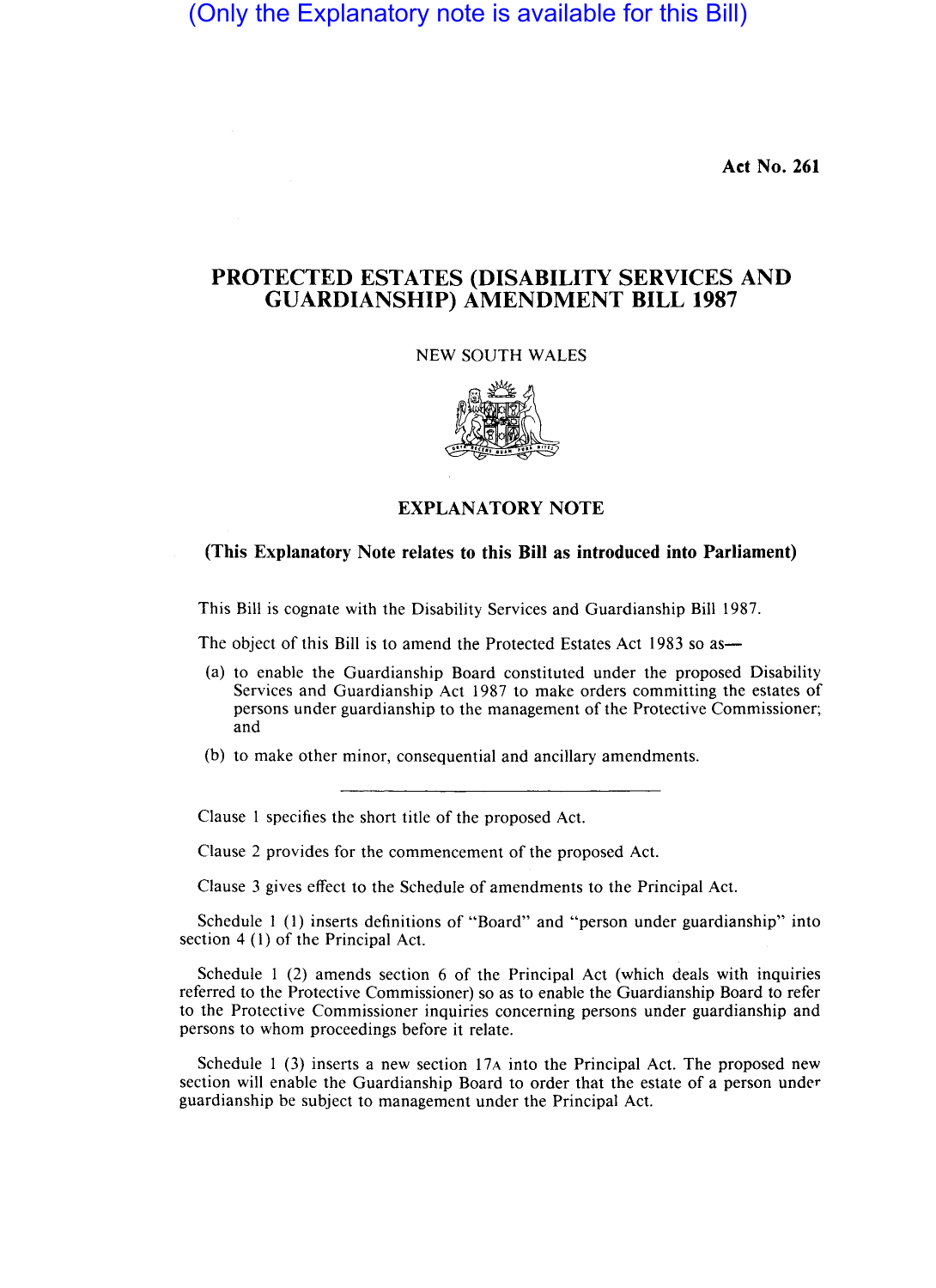Schedule I (4) amends section 19 of the Principal Act (which deals with the making of subsequent applications for orders placing a person's estate under management) so as to enable the Guardianship Board to make an order of the kind referred to in proposed section 17 $\alpha$  on the application of any person having an interest in the matter and at any time after it has made a guardianship order in respect of a person.

Schedule I (5) amends section 20 of the Principal Act (which deals with the making of interim orders) so as to enable the Guardianship Board to make interim orders in respect of a person under guardianship or a person to whom proceedings before it relate pending further consideration of the person's capability to manage his or her affairs.

Schedule I (6) amends section 21 of the Principal Act (which deals with appeals against orders placing the estate of a person under guardianship under the management of the Protective Commissioner) so as to extend the operation of that section to orders made by the Guardianship Board.

Schedule 1 (7) inserts a new section 22A into the Principal Act. The proposed new section enables the Guardianship Board to make, in respect of a person the subject of an order under proposed section 17A or 19 (3), an order appointing a suitable person as the manager of that person's estate or an order committing the management of that person's estate to the Protective Commissioner.

Schedule 1 (8) amends section 30 of the Principal Act (which deals with the powers of the Protective Commissioner in respect of estates managed by other persons) so as to ensure that the Protective Commissioner has the same powers in relation to an estate for which a manager is appointed under proposed section 22A as he or she has in relation to an estate for which a manager is appointed under section 22 of the Principal Act.

Schedule 1 (9) amends section 31 of the Principal Act (which deals with the giving of security) so as to extend the operation of that section to orders made by the Guardianship Board and so as to make it clear that securities are to be given to the Protective Commissioner.

Schedule 1 (10) amends section 34 of the Principal Act (which provides for the termination of orders under that Act) so as to extend the operation of that section to orders made by the Guardianship Board.

Schedule 1 (1) amends section 35 of the Principal Act (which enables the Supreme Court to revoke orders under that Act) so as to extend the operation of that section to orders made by the Guardianship Board.

Schedule I (12) inserts a new section 35A into the Principal Act. The proposed new section will enable the Guardianship Board to revoke an order made by it that the estate of a person be subject to management under the Principal Act.

Schedule 1 (13) amends section 38 of the Principal Act (which enables the Protective Commissioner to terminate certain orders under that Act) so as to extend the operation of that section to certain orders made by the Guardianship Board.

Schedule 1 (14) amends section 41 of the Principal Act (which provides for situations where the Protective Commissioner elects not to terminate certain orders under that Act) so as to extend the operation of that section to certain orders made by the Guardianship Board.

Schedule I (15) amends section 57 of the Principal Act (which provides for the application of surplus income generated from the common fund kept under that Act) so as to enable such income to be applied towards the administrative costs incurred by the Protective Commissioner in his or her capacity as the Public Guardian under the proposed Disability Services and Guardianship Act 1987.